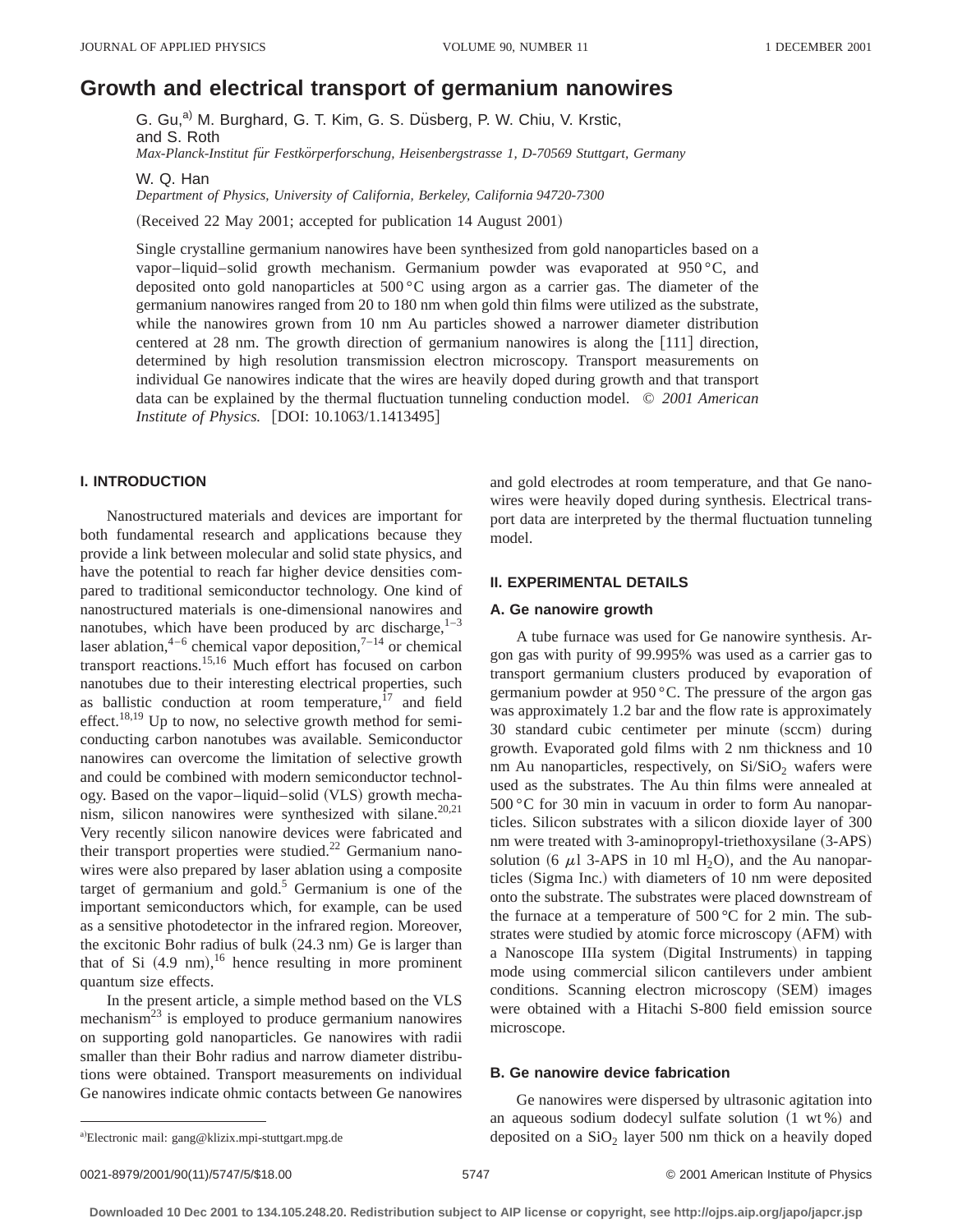



FIG. 1. (a) AFM image of a Au thin film 2 nm thick after annealing. In the inset is the diameter distribution of gold particles, and (b) SEM images of Ge nanowires. The inset shows one nanowire with one nanoparticle at its end (the scale bar for the inset is 200 nm).

Si wafer, which was used as a back gate. Gold/titanium  $(175$ nm/15 nm thickness) electrodes were prepared by thermal evaporation. The electrodes were separated by a 4  $\mu$ m gap, which was created by using a thin wire (tungsten, 4  $\mu$ m diameter) as a shadow mask during evaporation.<sup>24</sup> Transport measurements were performed in a two-terminal configuration under vacuum  $(10^{-4} \text{ mbar})$ . Ge nanowires with diameters of around 100 nm were selected for device fabrication because they can be readily found with optical microscopy.

## **III. RESULTS AND DISCUSSION**

## **A. Ge nanowires grown on annealed Au thin film**

Figure  $1(a)$  shows a typical AFM image of the Au thin film after annealing, showing that the substrate was covered by dense Au nanoparticles with average particle size of 15 nm. After deposition of Ge, the surface of the thin film was found to be covered by a thin, dark brown layer.

A typical SEM image of the Ge nanowires obtained is shown in Fig.  $1(b)$ . The image shows that the substrate was homogeneously covered by Ge nanowires, some of which are straight, but slightly curved nanowires are prominent probably due to defects in the nanowires. The diameter of the nanowires falls into the range of 20–180 nm. During nano-



FIG. 2. (a) AFM image of a low density Au nanoparticle on a substrate, and (b) SEM image of Ge nanowires grown from 10 nm Au particles to SEM image of Ge nanowires grown from these low density 10 nm Au particles.

wire growth, Ge clusters condense at the Au particles, resulting in the growth of droplets of Au–Ge. Ge nanowires, which grow from liquid droplets of Au–Ge due to supersaturation of Ge, show reasonably larger diameters than those of the original Au nanoparticles. The inset of Fig.  $1(b)$  presents one Ge nanowire with one nanoparticle at the end. Energy dispersive x-ray spectroscopy  $(EDX)$  revealed that the particle contains Au and a small amount of Ge, supporting the VLS mechanism for Ge nanowire growth.

## **B. Ge nanowires grown from Au nanoparticles**

Ge nanowires were also grown from well-defined Au nanoparticles deposited onto silicon substrates. The Au nanoparticles were homogeneously distributed on the silicon wafer and this was confirmed by our AFM image shown in Fig  $2(a)$ . Straight Ge nanowires were obtained, as shown in Fig.  $2(b)$ , indicating fewer defects in the nanowires. The average wire diameter is 28 nm. The diameter distribution is from 20 to 45 nm, as determined by transmission electron microscopy (TEM). This range is narrower compared to that grown from Au nanoparticles by annealing Au thin films. This difference may be related to the homogeneous diameter distribution of well-separated Au nanoparticles.

A substrate with a moderately high density of Au nanoparticles  $[Fig. 3(a)]$  was used to obtain Ge nanowires of high density. As shown in Fig.  $3(b)$ , entangled and pure Ge nanowires with similar diameter distribution were obtained. This indicates that the morphology of Ge nanowires is related to the density of Au nanoparticles on the substrate.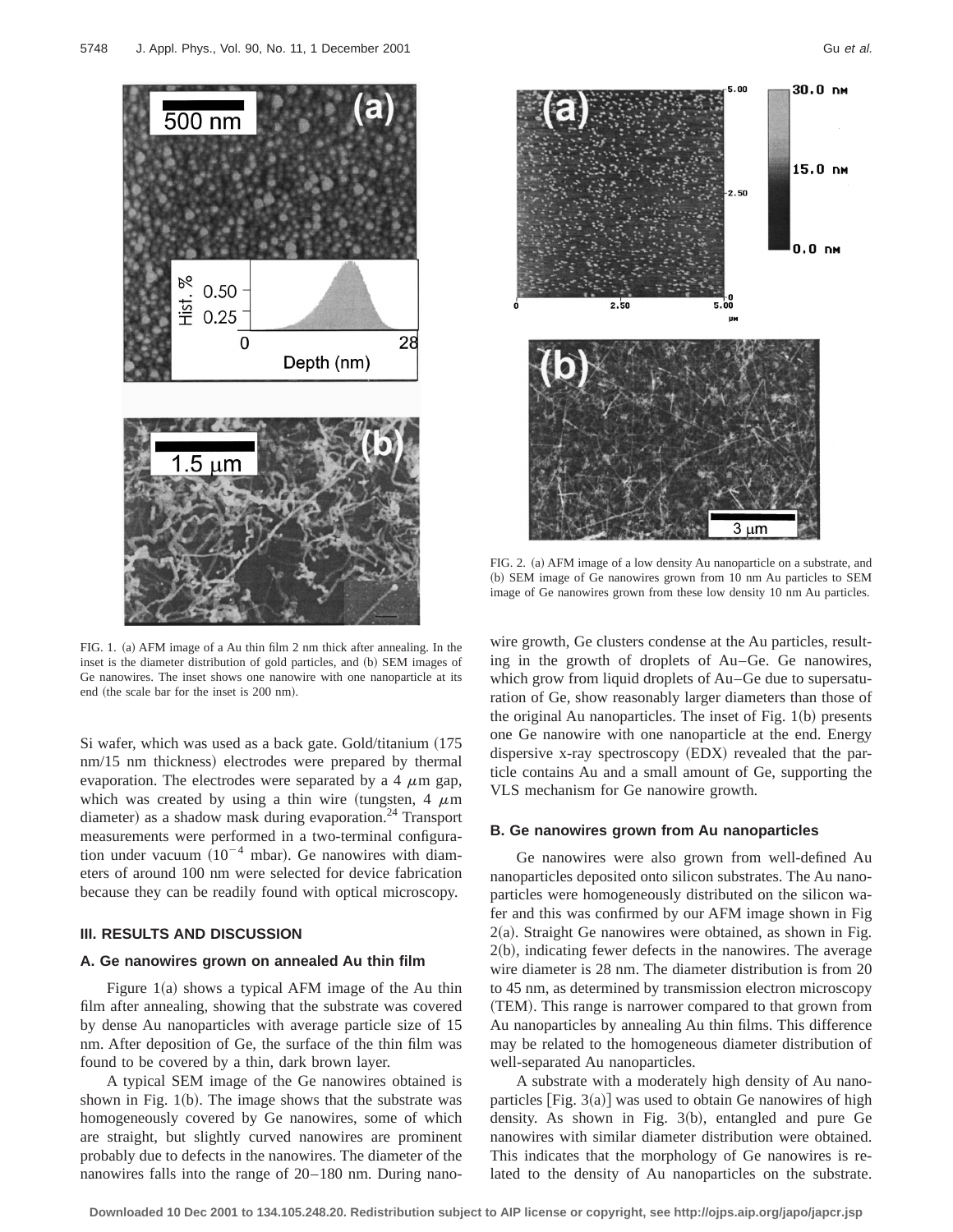

FIG. 3. (a) AFM image of a high density Au nanoparticle on a substrate, and (b) SEM image of Ge nanowires grown from 10 nm Au particles to SEM image of Ge nanowires grown from these high density 10 nm Au particles.

Homogeneous Ge nanowires with radii smaller than 24 nm, the effective Bohr radius, were synthesized from Au nanoparticles.

We also tried to grow Ge nanowires from a higher density of Au nanoparticles, however the diameter distribution of Ge nanowires is broad, similar to the case of annealed Au thin films.

#### **C. Microstructure of Ge nanowires**

The nanowires were peeled off, dispersed in acetone, and deposited onto a copper grid coated with an amorphous carbon layer for high resolution transmission electron microscopy (HRTEM) (JEM 400EX, JEOL). A representative HRTEM image is shown in Fig. 4, where the inset is the corresponding electron diffraction pattern. The growth direction of the nanowires is found to be along the  $[111]$  direction, the nanowires are well crystallized, and are covered by a  $1-2$ nm thick layer of amorphous oxide. EDX analysis of individual nanowires showed that they contain only Ge and a small amount of oxygen.

## **IV. ELECTRICAL TRANSPORT THROUGH INDIVIDUAL Ge NANOWIRES**

Typical temperature dependence current–voltage characteristics on a Ge nanowire with diameter of 120 nm are shown in Fig.  $5(a)$  and Fig.  $5(b)$  is a AFM image of a twoterminal Ge nanowire device. At temperatures higher than 100 K linear current dependence on voltage was found, in-



FIG. 4. HRTEM image of a Ge nanowire for which the selected area electron diffraction was recorded along the  $\langle 011 \rangle$  zone axis.

dicating ohmic contacts between the Ge nanowire and the Au electrodes. The Ge nanowires are covered by a thin layer  $(1-2 \text{ nm})$  of Ge oxide as determined by HRTEM. Germanium oxide is slightly soluble in water and could possibly lead to a thin contact oxide layer and consequently ohmic contact around room temperature. The linear resistivity including contact resistance at room temperature ranged from  $1.4\times10^{-2}$  to 30  $\Omega$  cm, corresponding to an impurity concentration of at least  $10^{16}$  cm<sup>-3</sup>.<sup>25</sup> No gate dependence was observed in the Ge nanowires, suggesting that the Ge nanowires were highly doped during growth.

In order to investigate the transport mechanism of the Ge nanowires, temperature dependencies of the linear resistance at small bias voltage were plotted in Fig. 6. Hopping conductivity<sup>26</sup> and photoconductivity<sup>27</sup> were found in golddoped bulk germanium. However, the resistance data can be fitted well within the framework of the fluctuation-induced tunneling model, $28$  where the thermally activated voltage fluctuations across insulating gaps are crucial in the determination of the temperature and electric field dependence of the conductivity. This model has been successfully applied for carbon-polyvinylchloride composites, doped polyacetylene in the metallic regime, and heavily doped, closely compensated for GaAs, and can be described by

$$
R = R_0 \exp\left(\frac{T_1}{T + T_0}\right),\tag{1}
$$

based on a parabolic barrier approximation, where *R* is the resistance at different temperatures,  $T_1$  denotes the activation energy at high temperatures, and  $T_0$  is the characteristic temperature around which the most rapid change in the effective barrier height occurs. By fitting the results with Eq.  $(1)$ ,  $T_1$ =432 K and  $T_0$ =78 K was obtained. The Ge nanowire is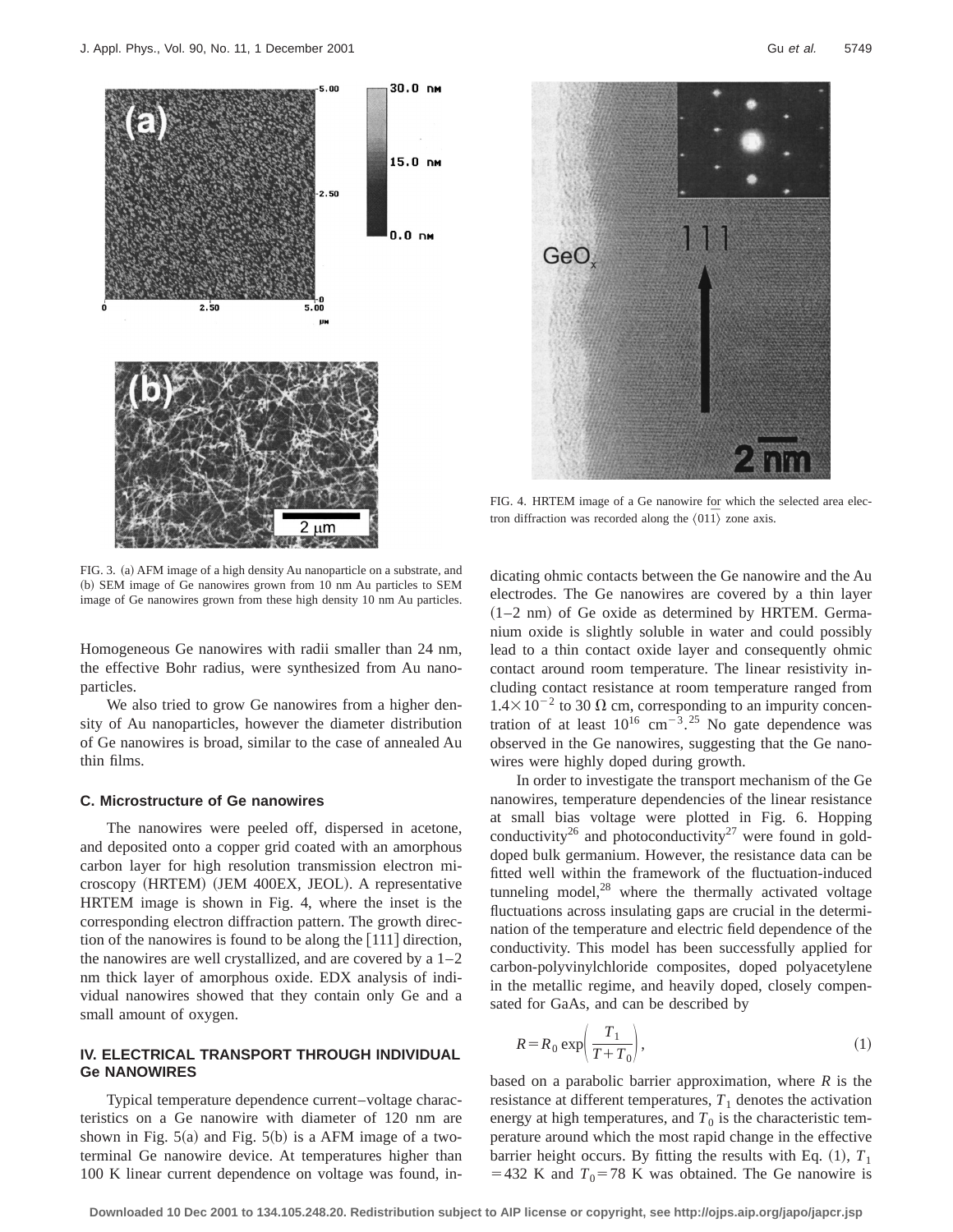

FIG. 5. (a)  $I-V$  curves of Ge nanowires at different temperatures, and  $(b)$ AFM image of a Ge nanowire device.

similar to heavily doped, closely compensated for, crystalline GaAs considering its low resistivity and heavy doping with Au atoms which can serve as both *p*-type and *n*-type dopants.29 The nonohmic current–voltage curve at low temperature fits well based on the model and similar  $T_1$  and  $T_0$ values were obtained.  $T_0$  and  $T_1$  are related to the energy barrier  $V_0$  by<sup>28</sup>

$$
T_0 = \frac{16\epsilon_0 \hbar A V_0^{3/2}}{\pi e^2 k_B (2m)^{1/2} \omega^2},\tag{2}
$$

$$
T_1 = \frac{8\,\epsilon_0 A \,V_0^2}{e^2 k_B \omega},\tag{3}
$$

where  $\omega$  is the width of the junction, A its area, and  $V_0$  the height of its contact potential,  $k_B$  is the Boltzmann constant, *e* the electron charge, *m* the electron effective mass, and  $\epsilon_0$ the vacuum permittivity. If it is assumed that *m* is the free electron mass and the junction area *A* is the cross section of the Ge nanowire, the effective junction width and barrier height are estimated to be 4.3 nm and 8 meV, respectively.



FIG. 6. Linear resistance dependence on the temperature, where diamonds are experimental data and the solid line is the fitting curve according to the thermal fluctuation-induced tunneling model.  $T_1$  and  $T_0$  are the parameters described in Eq.  $(1)$ .

Assuming that the contact area between the gold electrode and the Ge nanowire is the junction area, a junction width of 11 nm is obtained, which is much larger than the oxide layer of Ge nanowires. Therefore, it is suggested that the potential barriers in the devices more likely result from barriers within the Ge nanowire due to inhomogeneous doping with Au along the nanowire.

The minimum resistivity obtained is  $1.4 \times 10^{-2}$   $\Omega$  cm, corresponding to a doping concentration of  $2 \times 10^{-3}$  at. % of Au, however the largest solid solubility of Au in Ge is less than  $1.4\times10^{-3}$  at. %<sup>30</sup> It was reported that the conductivity of doped bulk germanium is very sensitive to its surface states. $31,32$  In the case of Ge nanowires surface states may play a more important role due to their high ratio of surface atoms. Si nanowires surface states were suggested to contain a large number of charge carriers. $22$  In the Ge nanowire devices reported here, surface states may also contribute to the observed high conductivity. Further experiments are necessary to clarify whether the same is true for the present Ge nanowires.

## **V. SUMMARY**

Based on the vapor–liquid–solid mechanism, Ge nanowires from Au nanoparticles were synthesized. The optimal Au nanoparticle density was found to yield pure Ge nanowires with narrow diameter distributions. The Ge nanowires obtained were well crystallized and growth occurred along the  $[111]$  direction. The technique described is simple but effective for the fabrication of Ge nanowires for different applications. Transport measurements on individual Ge nanowires at different temperatures suggest possible roles of fluctuation-induced tunneling in heavily doped Ge nanowires.

**Downloaded 10 Dec 2001 to 134.105.248.20. Redistribution subject to AIP license or copyright, see http://ojps.aip.org/japo/japcr.jsp**